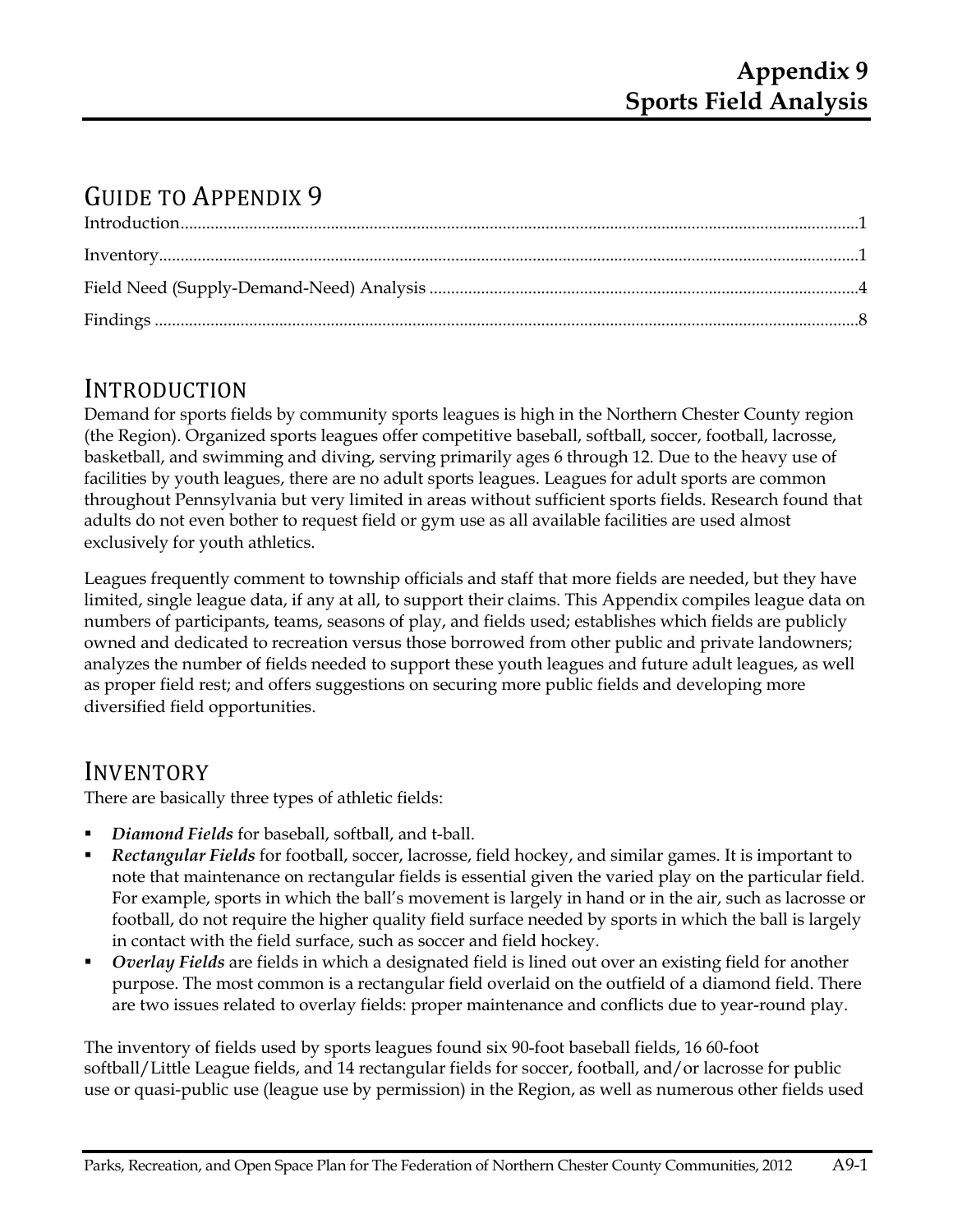outside the region. *Table A9.1* shows diamond fields and *Table 2* lists rectangular fields. Both tables sort fields by their ownership and location, namely on public recreation lands (in township parks), on other public lands (public school or fire company grounds), or on private lands. The tables also indicate compliance with regulation dimensions and optimal orientation, as well as field lighting conditions.

|                                                                                      |                                              |                |                                        | <b>Dimensions</b><br><b>Regulation</b> | <b>Orientation</b><br>Optimal | Lighting       |
|--------------------------------------------------------------------------------------|----------------------------------------------|----------------|----------------------------------------|----------------------------------------|-------------------------------|----------------|
| Fields                                                                               | Location                                     |                | <b>Field Conditions</b>                |                                        |                               |                |
| <b>Fields on Public Recreation Lands</b>                                             |                                              |                |                                        |                                        |                               |                |
| 2 90-foot Sr. Baseball fields                                                        | Kenilworth Park,<br>North Coventry           | $\blacksquare$ | Poor                                   | $\overline{2}$                         | No                            | $\mathbf{1}$   |
| 160-foot Jr. Baseball field<br>Anderson Field                                        | River Bend Park,<br>North Coventry           | $\blacksquare$ | Poor as a result of<br>overlapping use | 1; soccer,<br>yes                      | No                            | N <sub>o</sub> |
| 160-foot Jr. Baseball field<br><b>Batdorf Field</b>                                  | River Bend Park,<br>North Coventry           | $\blacksquare$ | Poor as a result of<br>overlapping use | 1; soccer,<br>modified                 | Yes                           | No             |
| 1 60-foot Little League field                                                        | Andrew Evans Park,<br><b>West Vincent</b>    | $\blacksquare$ |                                        | $\mathbf{1}$                           | No                            | N <sub>o</sub> |
| 1 60-foot Little League field                                                        | Community Park on the<br>Ridge, East Vincent | $\blacksquare$ |                                        | $\mathbf{1}$                           | No                            | No             |
| Subtotal - 290-foot Fields and 460-foot Fields on Public Recreation Lands            |                                              |                |                                        | 6                                      | $\mathbf{1}$                  | $\mathbf{1}$   |
| <b>Fields on Other Public Lands</b>                                                  |                                              |                |                                        |                                        |                               |                |
| 1 90-foot Sr. Baseball field                                                         | OJR HS,<br>South Coventry                    | $\blacksquare$ | Good                                   | $\mathbf{1}$                           | $\mathbf{1}$                  | No             |
| 2 90-foot Sr. Baseball fields                                                        | OJR MS,<br>South Coventry                    | $\blacksquare$ | Good                                   | $\overline{2}$                         | $\overline{2}$                | No             |
| 160-foot field                                                                       | North Coventry<br><b>Elementary School</b>   | $\blacksquare$ | Fair, no infield                       | $\mathbf{1}$                           | $\mathbf{1}$                  | N <sub>o</sub> |
| 2 70-foot Jr. Baseball fields                                                        | Spring City                                  | $\blacksquare$ | Poor as a result of                    | $\overline{2}$                         | $\overline{2}$                | No             |
| 2 60-foot Jr. Baseball fields<br>1 45-foot T-Ball field                              | Elementary/SFYAL<br>Complex, Spring City     |                | heavy use                              | $\overline{2}$<br>$\mathbf{1}$         |                               |                |
| 4 60' Little League fields                                                           | Wampler Complex,                             | $\blacksquare$ | Outfields are too                      | $\overline{4}$                         | $\mathbf{1}$                  | $\overline{2}$ |
| (1 used for T-Ball)                                                                  | North Coventry                               |                | short                                  |                                        |                               |                |
| 3 60' Little League fields                                                           | Kimberton Fire Company,<br>East Pikeland     | $\blacksquare$ |                                        | 3                                      | $\mathbf{1}$                  | $\overline{2}$ |
| Subtotal - 3 90' Fields, 2 70' Fields, 9 60' Fields and 1 45' Fields on Other Public |                                              |                |                                        |                                        |                               |                |
| Lands                                                                                |                                              |                |                                        | 16                                     | 8                             | 4              |
| Total - 5 90' Fields, 2 70' Fields, 13 60' Fields and 1 45' Fields on Public Lands   |                                              |                |                                        | 22                                     | 9                             | 5              |

| Table A9.1: Public and Private Diamond Fields used in Northern Chester County |  |  |  |  |
|-------------------------------------------------------------------------------|--|--|--|--|
|                                                                               |  |  |  |  |

GEYA – Glenmoore-Eagle Youth Association; SFYAL – Spring-Ford Youth Athletic League; OJR – Owen J. Roberts School District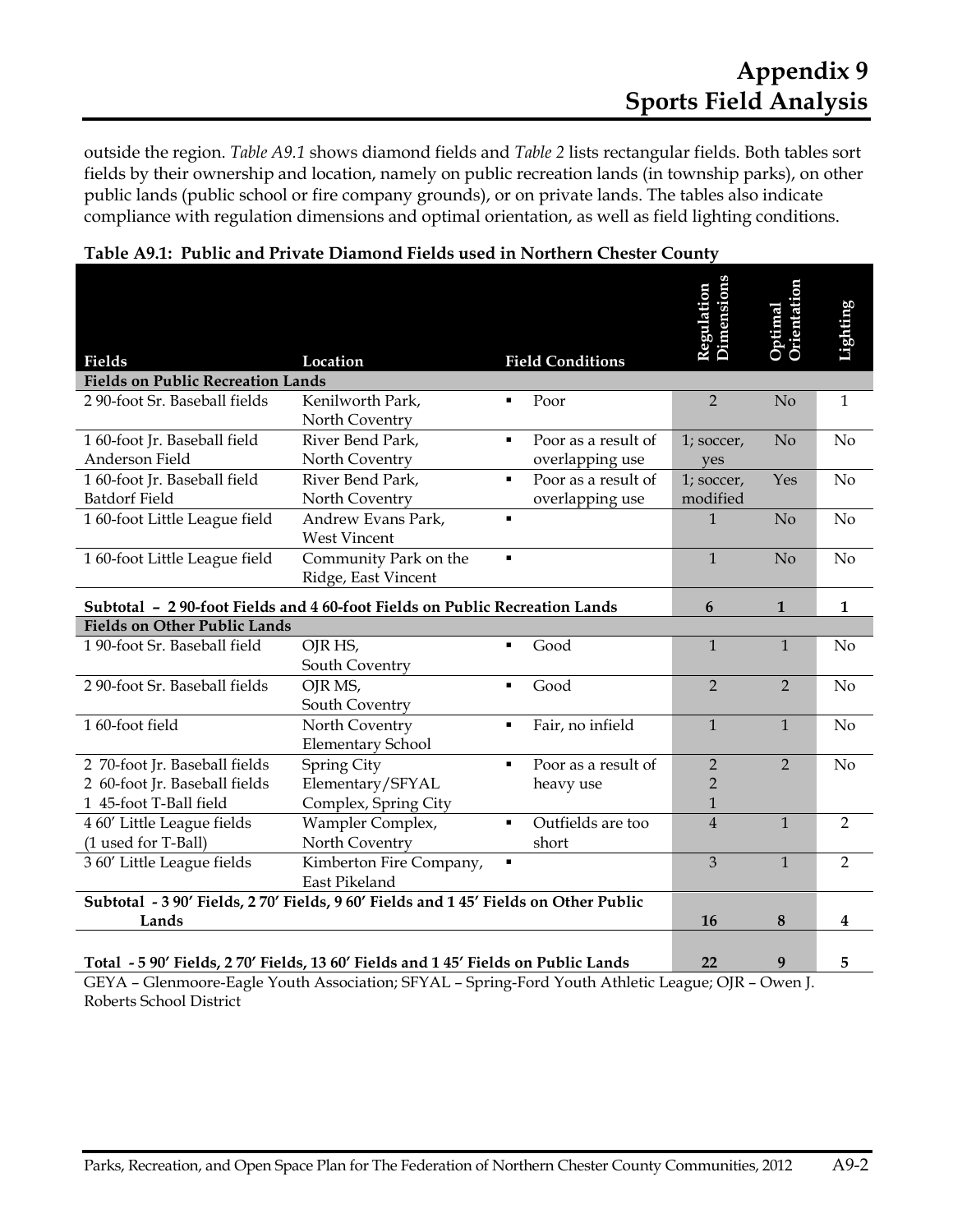Public and private diamond fields used outside of the Region include:

- 1 90-foot deSanno Field in Phoenixville used by Phoenixville Babe Ruth League, where parking is a reported challenge. The site is also proposed to be replaced by the French Creek Parkway.
- 1 90-foot field in Hickory Park used by GEYA.
- 1 60-foot field in Victory Park, Royersford, used by SFYAL Boys Jr. Baseball, Girls Softball.
- 1 60-foot field at Brooke Elementary School used by SFYAL Boys Jr. Baseball, Girls Softball.
- 1 60-foot field at Royersford Elementary School used by SFYAL Boys Jr. Baseball, Girls Softball.
- 2 60-foot fields at Springton Manor Elementary, Wallace Township, used by SFYAL Boys Jr. Baseball, Girls Softball, and GEYA (Little League).
- 3 60-foot fields at Manderach Park, Limerick, used by SFYAL Boys Jr. Baseball, Girls Softball.
- 2 60-foot fields at Hickory Park used by GEYA (Little League).
- 1 60-foot field at Brandywine Wallace Elementary School, East Brandywine, used by GEYA.

#### **Table A9.2: Public and Private Rectangular Fields used in Northern Chester County**

|                                                                              |                                   |                |                         | Regulation<br>Dimensions | Optimal<br>Orientation | Lighting       |
|------------------------------------------------------------------------------|-----------------------------------|----------------|-------------------------|--------------------------|------------------------|----------------|
| Fields                                                                       | Location                          |                | <b>Field Conditions</b> |                          |                        |                |
| <b>Fields on Public Recreation Lands</b>                                     |                                   |                |                         |                          |                        |                |
| 1 soccer field                                                               | River Bend Park, North Coventry   | ٠              | Fair                    | (U16)                    | No                     | No             |
| 2 soccer fields                                                              | Pine Creek Park, West Pikeland    | ٠              | Fair                    | $\mathcal{P}$            | No                     | N <sub>o</sub> |
| 1 multi-use field                                                            | Andrew Evans Park, West Vincent   | $\blacksquare$ |                         | $\mathbf{1}$             | No                     | N <sub>o</sub> |
| 1 multi-use field                                                            | Community Park on the Ridge, East | ٠              | Fair as a result of     | $\mathbf{1}$             | No                     | No             |
|                                                                              | Vincent                           |                | overlapping use         |                          |                        |                |
| 1 multi-use field                                                            | Connie Batdorf Park, South        | $\blacksquare$ | Fair as a result of     | $\mathbf{1}$             | No                     | No             |
|                                                                              | Coventry                          |                | overlapping use         |                          |                        |                |
| Subtotal - 3 Soccer and 3 Multi-use Fields on Public Recreation Lands        | 5                                 | $\mathbf{0}$   | $\mathbf{0}$            |                          |                        |                |
| <b>Fields on Other Public Lands</b>                                          |                                   |                |                         |                          |                        |                |
| 1 turf field (stadium)                                                       | OJR HS, South Coventry            | ٠              | Good                    | $\mathbf{1}$             | $\mathbf{1}$           | 1              |
| 1 turf field (north field)                                                   | OJR HS, South Coventry            | $\blacksquare$ | Good                    | $\mathbf{1}$             | $\mathbf{1}$           | $\mathbf{1}$   |
| 1 turf field (south field)                                                   | OJR HS, South Coventry            | ٠              | Good                    | $\mathbf{1}$             | $\mathbf{1}$           | 1              |
| Subtotal - 3 Turf Fields on Other Public Lands                               |                                   |                |                         | 3                        | 3                      | 3              |
| <b>Fields on Private Lands</b>                                               |                                   |                |                         |                          |                        |                |
| 1 soccer field                                                               | Montgomery School, West Pikeland  | $\blacksquare$ |                         | $\mathbf{1}$             | No                     | $\mathbf{1}$   |
| 1 60yd x 100yd field                                                         | Ludwig's Corner Horse Show        | $\blacksquare$ | Poor as a resulting     | $\mathbf{1}$             | No                     | N <sub>o</sub> |
| 1 40yd x 60yd area                                                           | Grounds,                          |                | of multi-purpose        |                          |                        |                |
| 2 25yd x 50yd area                                                           | <b>West Vincent</b>               |                | use                     |                          |                        |                |
| 3 15yd x 30yd area                                                           |                                   |                |                         |                          |                        |                |
| 1 soccer field                                                               | Parkerford Brethren Church, East  | $\blacksquare$ |                         | $\mathbf{1}$             | No                     | No             |
|                                                                              | Coventry                          |                |                         |                          |                        |                |
| Subtotal - 3 Soccer Fields on Private Lands                                  |                                   |                |                         | 3                        | $\mathbf{0}$           | 1              |
| Total 6 (grass) Soccer Fields, 3 (grass) Multi-use Fields, and 3 Turf Fields | 11                                | 3              | 4                       |                          |                        |                |

GEYA – Glenmoore-Eagle Youth Association; OJR – Owen J. Roberts School District

Additionally, grass lawns at several elementary schools are used as practice areas.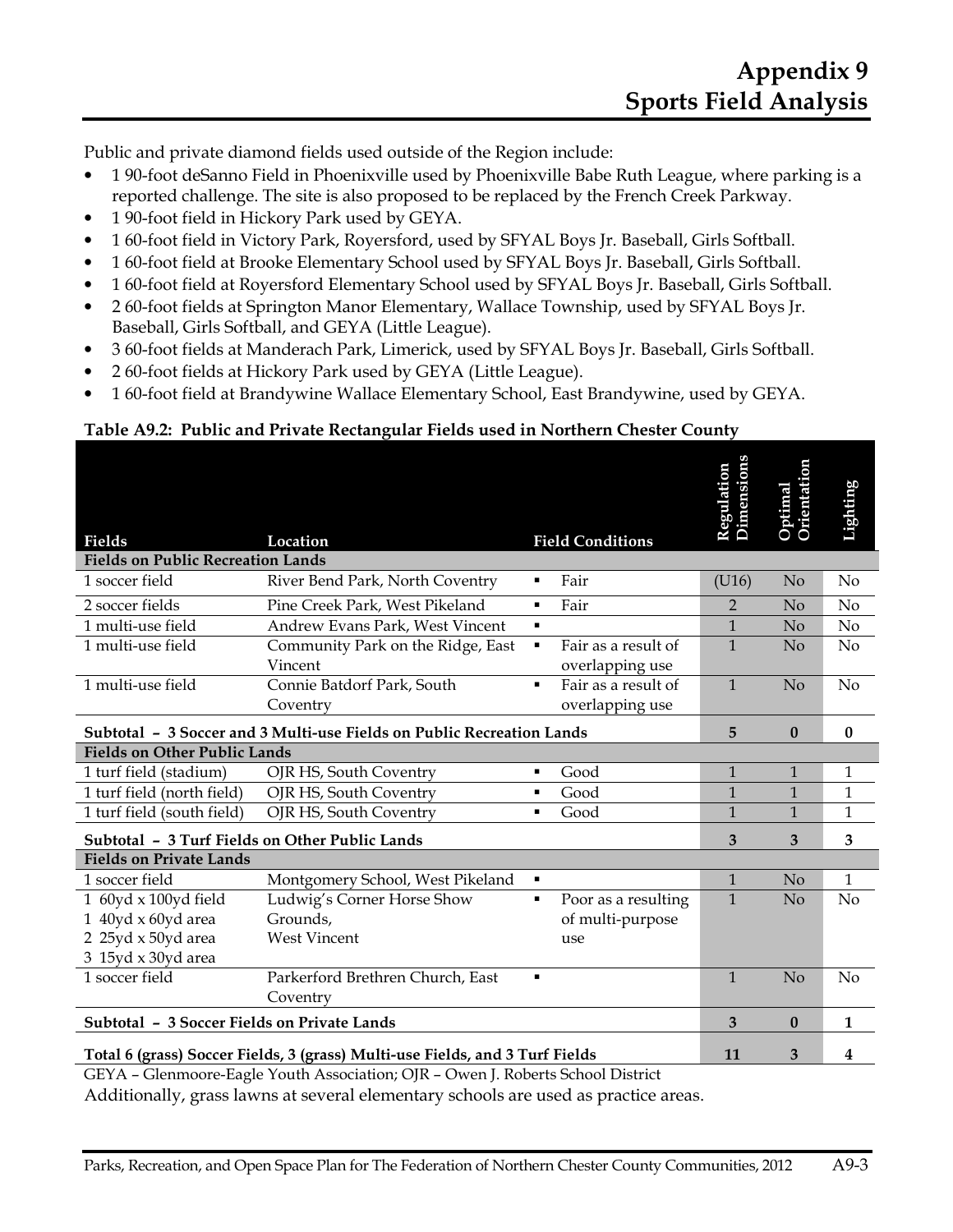Public and private rectangular fields used outside of the Region include:

- 2 25-yard x 50-yard areas at Shamona Creek Elementary School, Uwchlan, used by GEYA Soccer.
- 1 40-yard x 70-yard area at Springton Manor Elementary School, Wallace, used by GEYA Soccer.
- 3 15-yard x 30-yard areas at Pickering Valley Elementary School, Upper Uwchlan, used by GEYA Soccer.
- 2 15-yard x 30-yard areas at Windsor Baptist Church, Uwchlan, used by GEYA Soccer.
- 1 practice field at Spring City Elementary School used by Penn Premier Lacrosse.
- 1 turf field (field hockey) at the Longstreth Academy used by Penn Premier Lacrosse.
- 1 indoor turf field at 422 SportsPlex used by Coventry Wildcats Football and Coventry Youth Lacrosse.

## FIELD NEED (SUPPLY-DEMAND-NEED) ANALYSIS

The process for assessing the need for additional athletic facilities is based upon a classic supplydemand-need analysis.

- **Field Supply** is the actual field availability in any given season of play. Some baseball and softball fields have an overlapping soccer field on the outfield so the fields are counted as one field in spring/summer for baseball or softball and one field for soccer in fall.
- *Field Demand* is the actual current use by each sport for 2010, the most recent full year. The community has identified the standard as two practices and one game per week early in the season supplanted by a full game schedule that may or may not include practice time that would cover three visits per week.
- *Field Need* is calculated by distributing the hours of demand over the fields used by each sport.

## ATHLETIC FIELD SUPPLY

Work sessions with sports leagues and interviews with league representatives, townships, school districts, and DARC (Downington Area Recreation Commission) discussed the results of the field inventory beyond the shortage of facilities to serve the existing participants. The field capacity in the Region is so limited that no fields can be rested for maintenance purposes. There are no formalized sports turf management programs in place. The Owen J. Roberts School District has installed three synthetic turf fields to manage the heavy use by its sports programs and community sports leagues, and to control field maintenance costs.

The athletic field supply in the Region appears to be a major issue. The high demand can be exemplified by leagues that rent private facilities out of the area because they cannot get field time in the Region. While in the past sports were played during one traditional season, such as baseball in spring and summer and soccer in the fall, sports are now played throughout the year. Football tends to be the only sport played in a single season, the fall.

Field supply is not only a number. Other important factors include playability, the culture of use, league transformation of fields, climate, and ownership. How playable fields are depends upon their construction, maintenance, weather, lighting, and intensity and length of use. In the case of the Region,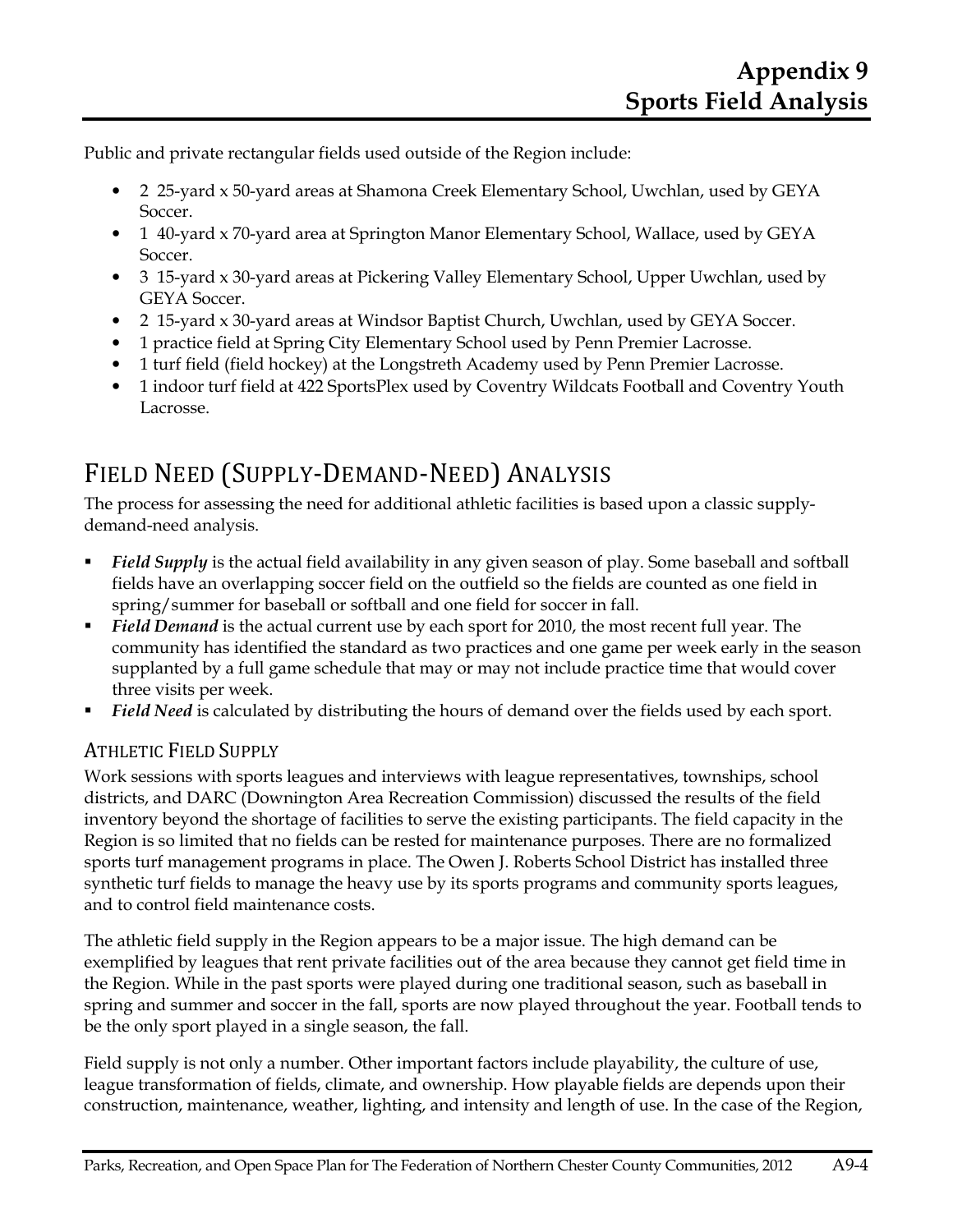the culture of use has dictated that field use goes to youth and that field lighting is limited to certain areas and not allowed in others. Under league transformation of fields, the leagues receiving the permit for that space may use the space in a different way than laid out. The most prevalent example is soccer in which most soccer use is not on a regulation-sized field but on much smaller-scaled fields to provide more contact with the ball among younger players. The result is often overuse of an entire field.

Climate greatly affects field use and the need for maintenance. For example, a wet and long winter may make fields unplayable until much later in the season than March. Rain will cause delays to the extent that make-up games become impossible. Climate directly impacts the leagues in the spring and fall when shorter daylight hours limit play.

Ownership of fields in the Region is complex. Over the years, sports leagues pursued field locations wherever they could get land. This has included private lands such as the Kimberton Fire Company and Ludwig's Corner Horse Show Grounds. Complicating matters further is the fact that some teams practice at private homes, a questionable practice due to safety and liability concerns. Finally, fields that are not permanently protected in public ownership could be lost if current or future owners would retract the use privileges, resulting in very difficult and expensive solutions required to replace them.

### *PUBLIC SPORTS FIELDS*

The field supply shown in *Table A9.3* is for children and youth only. There are no fields for adults. While is a perception that there are a lot of fields in the Region, there are only six diamond fields and six rectangular fields in the public domain including four flat fields that overlay diamond outfields.

| <b>Type of Field</b>                |                | Number Municipal Location | <b>League Users</b>    |
|-------------------------------------|----------------|---------------------------|------------------------|
| <b>Dedicated Diamond Fields</b>     |                |                           |                        |
| 90-foot Baseball                    | 2              | North Coventry            | Coventry Little League |
| 60-foot Baseball                    | 4              | 2 in North Coventry       | Coventry Little League |
|                                     |                | 1 in West Vincent         |                        |
|                                     |                | 1 in East Vincent         |                        |
| Total                               | 6              |                           |                        |
| <b>Dedicated Rectangular Fields</b> |                |                           |                        |
| Regulation Soccer field             | 2              | 2 in West Pikeland        | DARC                   |
| Multi-use field                     | 3              | 1 in West Vincent         | Coventry Soccer        |
|                                     |                | 1 in East Vincent         | Norchester Red Knights |
|                                     |                | 1 in South Coventry       | Penn Premiere LAX      |
| Small Soccer field                  |                | 1 in North Coventry       | Coventry Soccer        |
| Total                               | 6              |                           |                        |
| <b>Overlay Fields</b>               |                |                           |                        |
| 90-ft diamond outfields for Soccer  | $\overline{2}$ | 2 in North Coventry       | Coventry Soccer        |
| 60-ft diamond outfields for Soccer  |                | 1 in North Coventry       | Coventry Soccer        |
| 60-ft diamond outfield for Lacrosse |                | 1 in East Vincent         | Penn Premiere LAX      |
| Total                               | 4              |                           |                        |

**Table A9.3: Summary of Public Sports Field Supply in Northern Chester County Parks** 

DARC – Downingtown Area Recreation Commission

#### *SPORTS FIELDS ON PUBLIC SCHOOL GROUNDS*

*Table A9.4* presents sports fields that are on Owen J. Roberts School District school grounds. The facilities are available first for school district use, then for community recreational use. School activities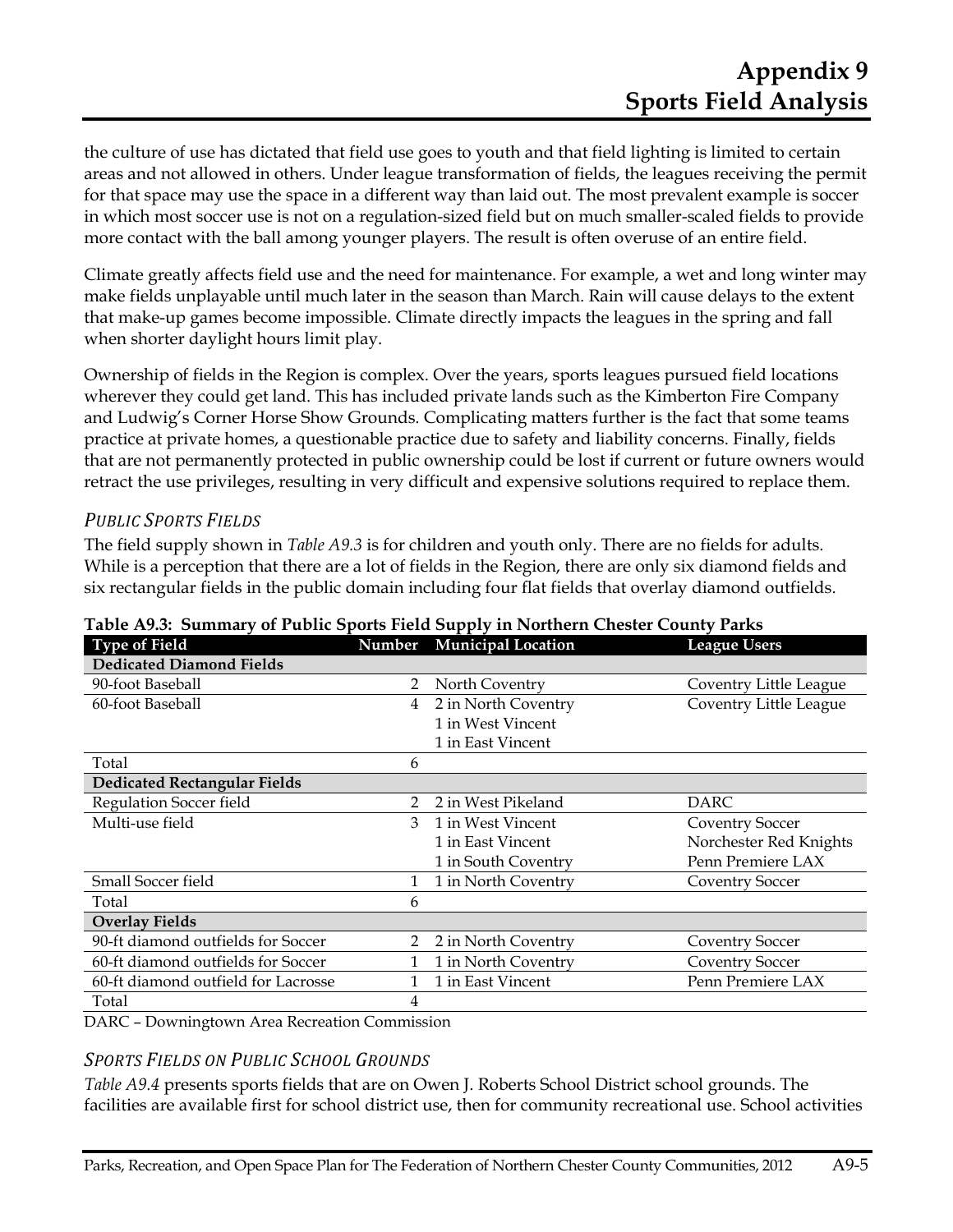always take precedence. While the school district is generous in making facilities available to the community, demand is high for school purposes. Recreational users are appreciative of getting the use of the facilities and still experience times when permission must be revoked to facilitate school use. This makes scheduling a challenge and difficult for events such as tournaments.

| <b>Type of Field</b>                |   | Number School Location                 | <b>League Users</b> |
|-------------------------------------|---|----------------------------------------|---------------------|
| <b>Dedicated Diamond Fields</b>     |   |                                        |                     |
| 90-foot Baseball                    | 3 | 1 OJR High School, 2 OJR Middle School | NYAA, Coventry LL   |
| 60-foot Baseball                    |   | 1 North Coventry Elementary School     | NYAA, Coventry LL   |
| Total                               | 4 |                                        |                     |
| <b>Dedicated Rectangular Fields</b> |   |                                        |                     |
|                                     | 3 | 1 turf field in the stadium            | Coventry Youth LAX  |
|                                     |   | 1 north turf field at the HS           | Penn Premiere LAX   |
|                                     |   | 1 south turf field at the HS           | Coventry Wildcats   |
| Total                               | 3 |                                        |                     |
| <b>Overlay Fields</b>               |   |                                        |                     |
| Total                               |   |                                        |                     |

|  |  |  |  |  | Table A9.4: Sports Fields on Public School Grounds in Northern Chester County |
|--|--|--|--|--|-------------------------------------------------------------------------------|
|--|--|--|--|--|-------------------------------------------------------------------------------|

NYAA – Norchester Youth Athletic Association

#### *SPORTS FIELDS ON PRIVATE LANDS OR LANDS OUTSIDE THE REGION*

*Table A9.5* presents fields that are on other public lands outside of the study area or on quasi-public lands. Access to these fields is not permanently protected.

|  |  | Table A9.5: Sports Field Supply on Private Lands or Lands Outside of Region |  |
|--|--|-----------------------------------------------------------------------------|--|
|  |  |                                                                             |  |

| <b>Type of Field</b>                | Number         | <b>Municipal Location</b>               | <b>League Users</b>      |
|-------------------------------------|----------------|-----------------------------------------|--------------------------|
| <b>Dedicated Diamond Fields</b>     |                |                                         |                          |
| 70-foot Baseball                    | 2              | SFYAL Complex at Spring City Elementary | SFYAL, includes East     |
|                                     |                | School                                  | Vincent players          |
| 60-foot Baseball                    | 9              | 2 at SFYAL Complex at Spring City       | SFYAL, includes East     |
|                                     |                | Elementary School                       | Vincent players          |
|                                     |                | 4 at Wampler Complex in North Coventry  |                          |
|                                     |                | 3 at Kimberton Fire Company             |                          |
| 45-foot T-Ball                      | 1              | SFYAL Complex at Spring City Elementary | SFYAL, includes East     |
|                                     |                | School                                  | Vincent players          |
| Total                               | 12             |                                         |                          |
| <b>Dedicated Rectangular Fields</b> |                |                                         |                          |
| Regulation soccer field             | $\overline{2}$ | 1 at Montgomery School West Pikeland    | <b>GEYA</b>              |
|                                     |                | 1 at Parkerford Brethren Church East    | Coventry Soccer Assn     |
|                                     |                | Coventry                                |                          |
| <b>Small Soccer fields</b>          | 7              | Ludwig's Corner:                        | <b>GEYA</b> and Coventry |
|                                     |                | $1 - 60 \times 90$ yd                   | Lacrosse                 |
|                                     |                | $1 - 40 \times 60$ yd                   |                          |
|                                     |                | $2 - 25 \times 50$ yd                   |                          |
|                                     |                | $3 - 15 \times 30$ yd                   |                          |
| Total                               | 6              |                                         |                          |
| <b>Overlay Fields</b>               |                |                                         |                          |
| Total                               | $\theta$       |                                         |                          |

GEYA – Glenmoore-Eagle Youth Association; SFYAL – Spring-Ford Youth Athletic League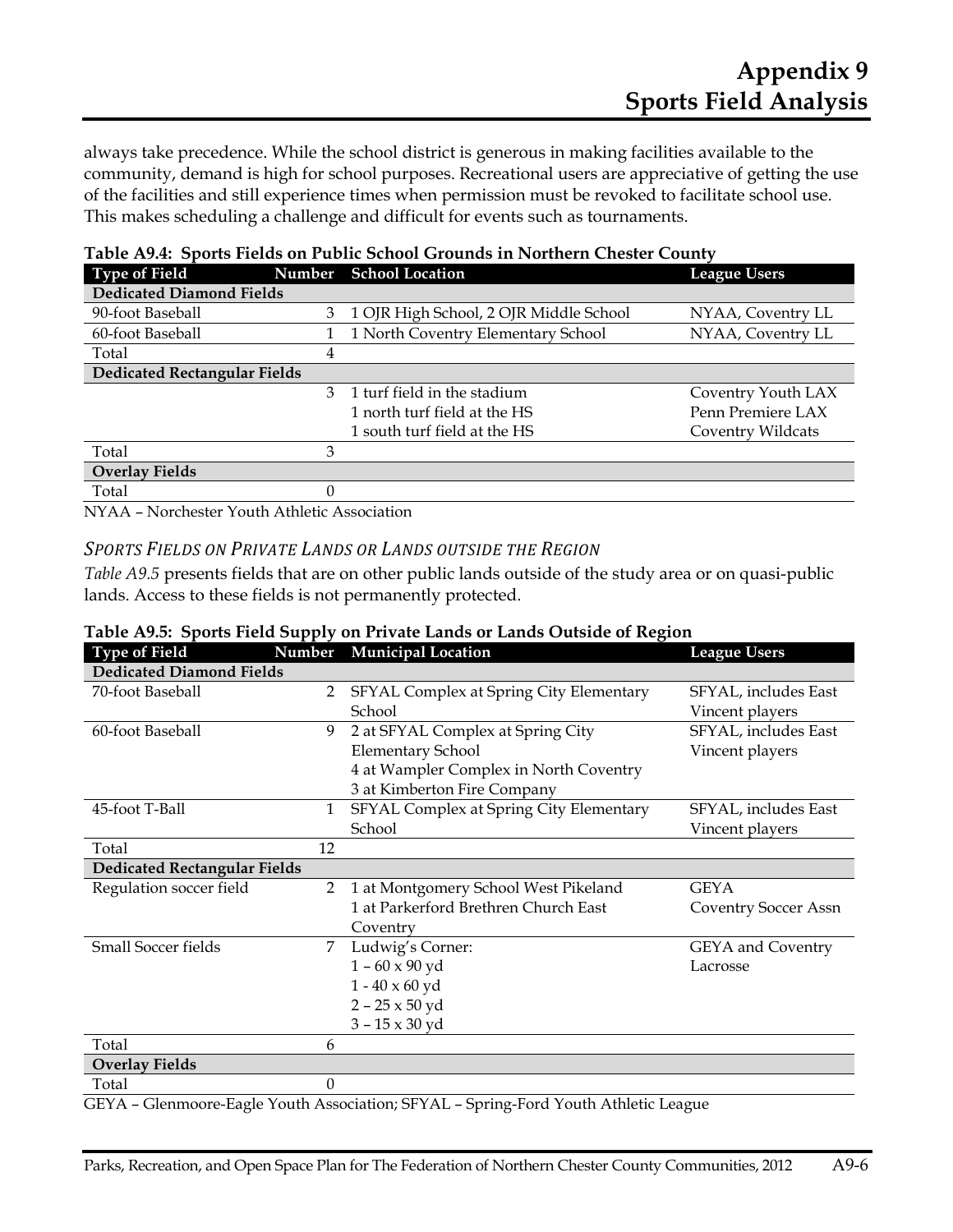In addition to the fields shown in *Tables A9.3, A9.4, and A9.5*, another 13 diamond fields and 11 rectangular fields of various sizes are used in municipalities outside of the Region. These include fields on public and private school property, churches, and commercial facilities.

## DEMAND FOR ATHLETIC FIELDS

The supply and demand for fields was assessed based on 2010 numbers, considering the following factors: the number of teams, games, practices, season, weekdays and weekends. Consideration of these factors found that each field could accommodate five to seven teams. For the purposes of this plan, the standard of six teams per field was used. A correlation was found between this standard and the standard developed and used in the area by the Lionville Youth Association—one field per 100 players. The numbers applied to this standard included the participants that are from the nine municipalities of the Region. Using this standard, *Table A9.6* presents the fields needed in the Region.

| Diamond Field<br><b>Sports Leagues</b> | Teams<br>(max. by<br>season) | <b>Seasons</b> | Field<br>Demand<br>$(6 \text{ teams} / )$<br>field) | Rectangular Field<br><b>Sports Leagues</b> | Teams<br>(max. by<br>season) | Seasons        | Field<br>Demand<br>$(6 \text{ teams}/$<br>field) |
|----------------------------------------|------------------------------|----------------|-----------------------------------------------------|--------------------------------------------|------------------------------|----------------|--------------------------------------------------|
| <b>Baseball Leagues</b>                | 99                           |                | 17                                                  | <b>Football Leagues</b>                    | 16                           |                | 3                                                |
| <b>KYAL</b>                            | 32                           | Sp             | 5                                                   | Norchester Red<br>Knights                  | 10                           | F              | 2                                                |
| <b>GEYA</b>                            | 15                           | Sp, F          | 3                                                   | Wildcats                                   | 6                            | $\overline{F}$ | $\mathbf{1}$                                     |
| <b>SFYAL</b>                           | 7                            | Sp, F          | 1                                                   | <b>Lacrosse Leagues</b>                    | 21                           |                | $\overline{\mathbf{4}}$                          |
| Coventry LL                            | 28                           | Sp, F          | 5                                                   | Penn Premiere                              | 5                            | Sp             | $\mathbf{1}$                                     |
| Phoenixville Babe<br>Ruth              | $\overline{2}$               | Sp             | 0                                                   | Coventry Youth<br>Lacrosse                 | 16                           | Sp, S, F       | 3                                                |
| <b>NYAA</b>                            | 8                            | Sp, F          | 1                                                   | <b>Soccer Leagues</b>                      | 70                           |                | 12                                               |
| <b>LYA</b>                             | 7                            | Sp, S, F       | 1                                                   | <b>GEYA</b>                                | 4                            | Sp, S, F       | $\mathbf{1}$                                     |
| <b>Softball Leagues</b>                | 47                           |                | 8                                                   | <b>LYA</b>                                 | 6                            | Sp, S, F       | $\mathbf{1}$                                     |
| Coventry LL                            | 20                           | Sp, F          | 3                                                   | <b>Coventry Soccer</b>                     | 60                           | Sp, S, F       | 10                                               |
| KYAL                                   | 14                           | Sp             | $\overline{2}$                                      |                                            |                              |                |                                                  |
| <b>SFYAL</b>                           | 7                            | Sp, F          | $\mathbf{1}$                                        |                                            |                              |                |                                                  |
| <b>LYA</b>                             | 6                            | Sp, S, F       | 1                                                   |                                            |                              |                |                                                  |
| <b>Total Diamond Field Demand</b>      |                              |                | 25                                                  | <b>Total Rectangular Field Demand</b>      |                              |                | 19                                               |
| <b>Public Diamond Field Supply</b>     |                              |                | 6                                                   | <b>Public Rectangular Field Supply</b>     |                              |                | 6                                                |
| <b>Public Diamond Field Need</b>       |                              |                | 19                                                  | Public Rectangular Field Need              |                              |                | 13                                               |

#### **Table A9.6: Diamond (D) and Rectangular (R) Field Needs For Northern Chester County**

GEYA – Glenmoore-Eagle Youth Association; SFYAL – Spring-Ford Youth Athletic League; LYA – Lionville Youth Association; NYAA – Norchester Youth Athletic Association; KYAL – Kimberton Youth Athletic League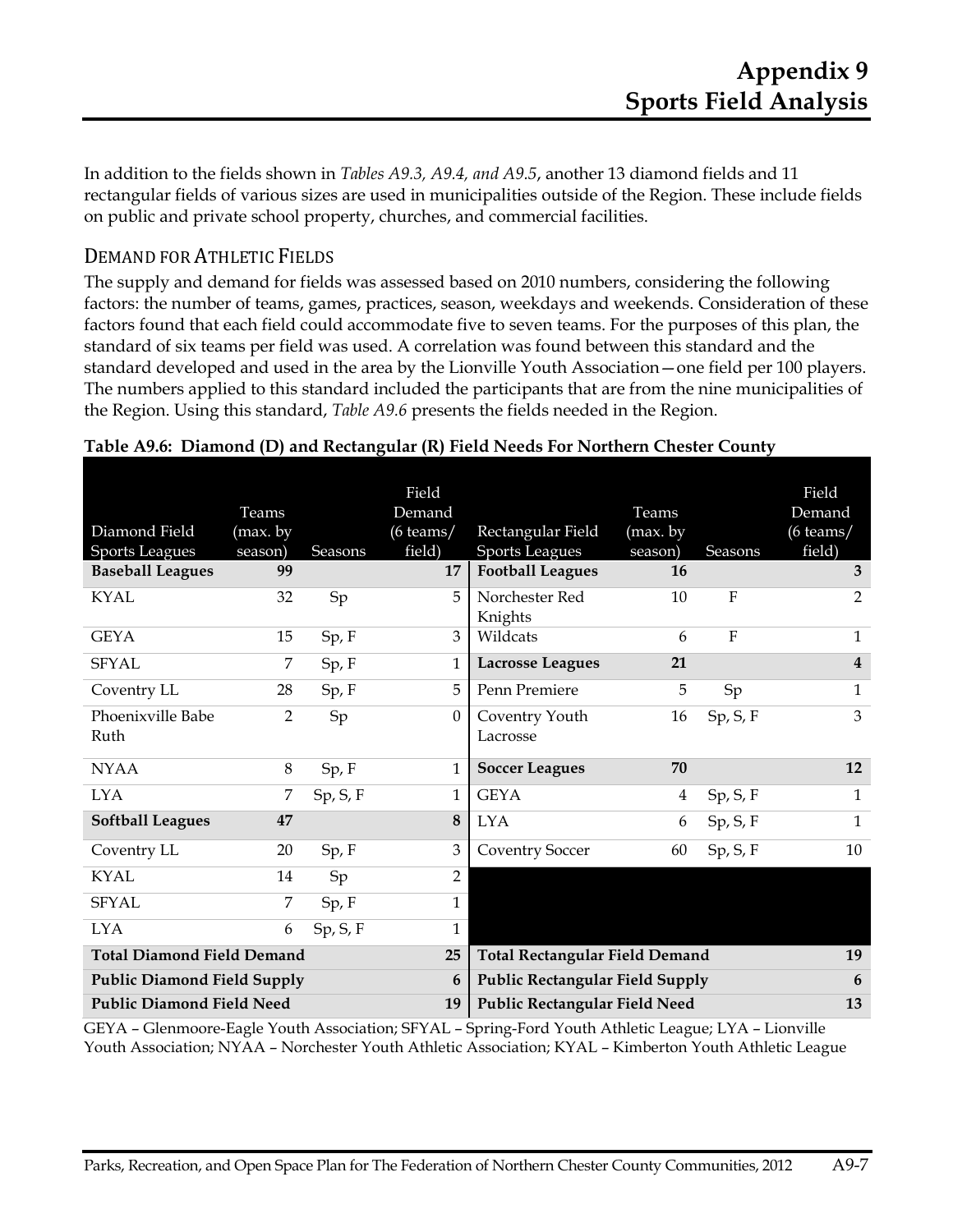## NEED FOR ADDITIONAL ATHLETIC FIELDS

As *Table A9.6* shows, the Region has six diamond fields and six rectangular fields that are in the public recreation domain. Based upon the number of teams engaged in organized sports in the area, an additional 19 diamond fields and 13 rectangular fields are needed.

### *LAND REQUIREMENT FOR ADDITIONAL FIELD NEEDS*

At 3.85 acres for a maximum size diamond field and 2.1 acres for a rectangular field, 100.45 acres is needed to accommodate just the fields. Estimating an additional 25 percent for parking and support facilities, including some non-sport recreation facilities, raises the land need to 125.56 acres. Reserving 33 percent of the total area for resource conservation, the region's highest value, further raises the land need to 166.99 acres.

However, this acreage serves only youth. In order to serve adults, additional land needs to be obtained. Since this plan is for the next 10 years and beyond, it is important to recognize that the Baby Boomer retirees are an active and healthy group that is expected to participate in active healthy living well into their advancing years.

Since the demand for fields for adults is latent, exact calculations cannot be determined at this time. The survey conducted for the Pennsylvania Outdoor Recreation Plans shows that about eight percent of the adult population participates in field sports (eight percent in diamond field sports and eight percent in rectangular field sports) in Southeastern Pennsylvania. Applying eight percent to the 22,000 people ages 20 to 64 who live in the Region yields an estimated latent demand of 1,760 adult participants for each field type. If these players were organized in leagues, they would require 18 fields, again for each field type. This figure seems high in the context of the region's conservation values.

In the absence of more detailed survey data, it is reasonable to assume that eight percent of adults play sports but perhaps not everyone plays in an organized league for scheduled games. Conservatively approximating that one in four adult players would participate in an organized league in the Region results in 440 players and a field need of four diamond (softball) fields and four rectangular fields on another 39.57 acres. These fields would need to be guaranteed for adult use to enable adults to form and sustain organized leagues. When these fields are not scheduled for adult league play, they could be used for informal recreational play by the community. The fields would be developed in phases and their league use monitored over time to determine the need for additional adult fields.

# FINDINGS

## SPORTS FIELD INVENTORY FINDINGS AND IMPLICATIONS

- 1. The numerous fields distributed throughout the Region and beyond on public, quasi-public, and private property show the creative approach that leagues have taken in securing places to play ball. Many of these places are not permanently protected from development or dedicated for recreational use. Although they may appear to be secure, without a lease or ownership, privileges to use the land could legally be taken away at any time.
- 2. Of the many sports fields in the Region, very few are devoted to public recreation. Only six diamond fields (two 90' baseball, four 60' Little League/softball) and five flat fields (two soccer,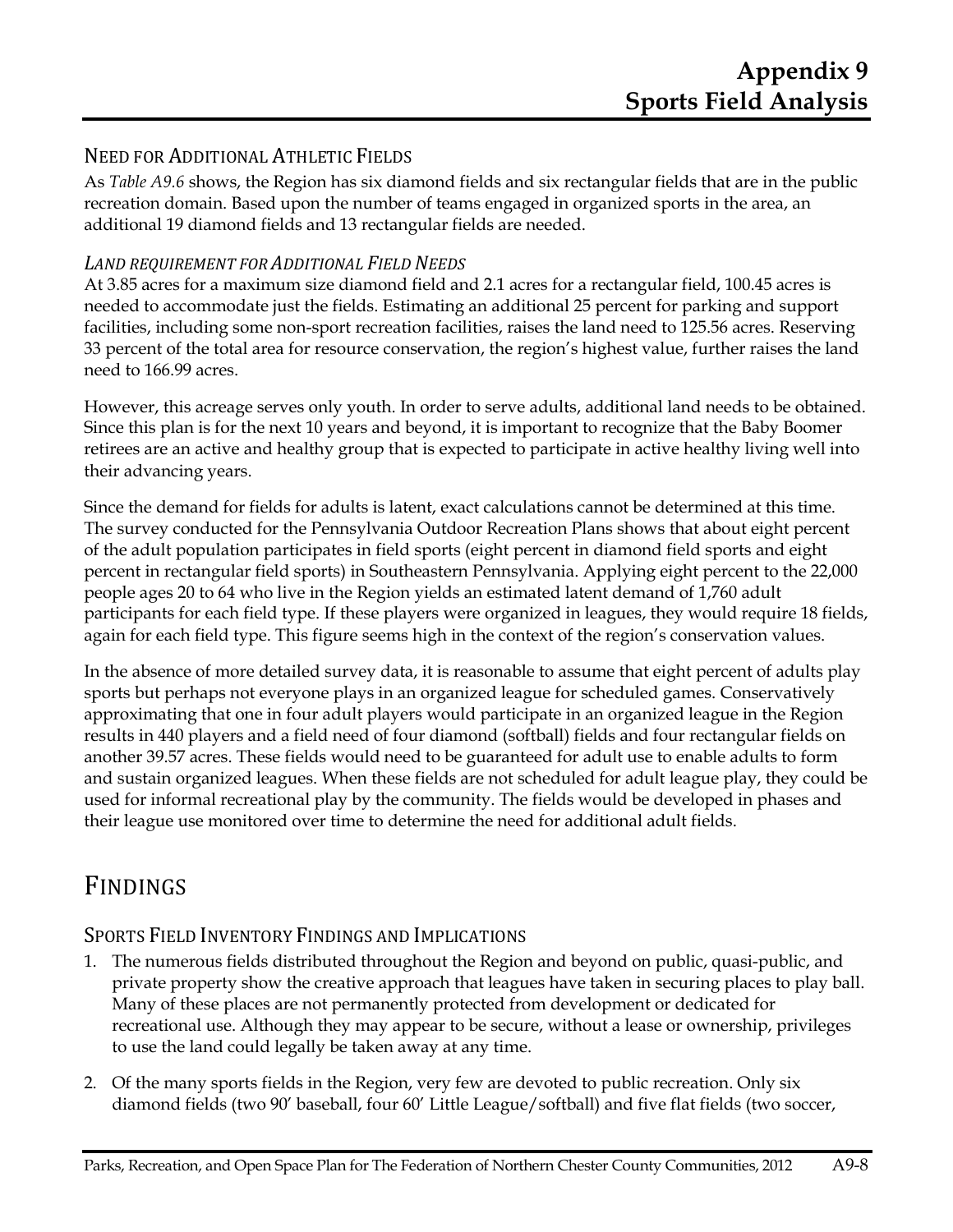and three multi-use) are public-use fields that meet regulation size for multiple sports; four overlay rectangular fields are played on the outfields of diamond fields in three parks.

- 3. There are more sports fields owned by sports leagues, local and adjacent school districts, and private owners than owned by municipalities for public use. League, school district, and private fields raise the number of regulation-sized fields to 12 diamond fields and 11 flat fields. These fields are essential to the current demand but school district and private fields do not ensure permanent access by community sports leagues. Their use is subject to owner policies, e.g., primary use for school curriculum and athletics, secondary use by community organizations, e.g., leagues.
- 4. Extensive field sharing (overlay) occurs in the region. Five diamond fields (and their outfields) and six flat fields each serve at least two leagues of different sports. As long as there are no conflicts, the outfields could be used for such sports as soccer, lacrosse, field hockey, and football. However, interviews revealed that baseball, softball, soccer, and lacrosse are being played in both the spring and fall.
- 5. Investigation revealed that broadly scattered fields on relatively small park and recreation sites results in a lot of driving around by families taking players to various fields.
- 6. Every blade of grass counts. Many smaller-than-regulation-size fields and grassed areas, especially on elementary school sites, are adaptively used as game and practice areas.
- 7. Public field conditions are fair at best. Heavy use to overuse exists, including overlapping use by diamond and rectangular field sports. Lack of turf maintenance contributes to poor field conditions, especially for sports where field conditions matter, e.g., soccer.
- 8. Lack of optimal orientation has not limited community league play. Of the public recreation fields, only the Batdorf Baseball Field is optimal in orientation. Fields on league and school lands raise the numbers to nine diamond fields and three flat fields. Optimal orientation is required when building new fields using public grants.
- 9. While there is no gradation of fields based on quality of play from recreational-, training-, or tournament-level play, there is somewhat of an informal structure for quality of play. Generally, community park fields are maintained at the recreational play level. School district fields with their synthetic turf, field lighting, and stadium seating qualify as tournament-level fields. It is fitting and appropriate to have a range of field types to foster a range of play from instructional to recreational, to skill development and competitive higher-level play, to offer a range of experiences.
- 10. There is only one lighted public-use field in the Region: Scherfel Field at Kenilworth Park. There are no lighted public-use fields for Little League/Softball, soccer, football, or lacrosse. Lighted fields used after sundown can help meet the need for field time, however, community attitudes toward evening play and environmental impacts should be considered.
- 11. Field drainage and parking capacity are reported problems at several sites. Some of these conditions may be due to poor siting of a field(s).
- 12. While the focus of this study was primarily on outdoor facilities, leagues and the school district also posited that there is not enough gym space to accommodate the demand. Even for school district